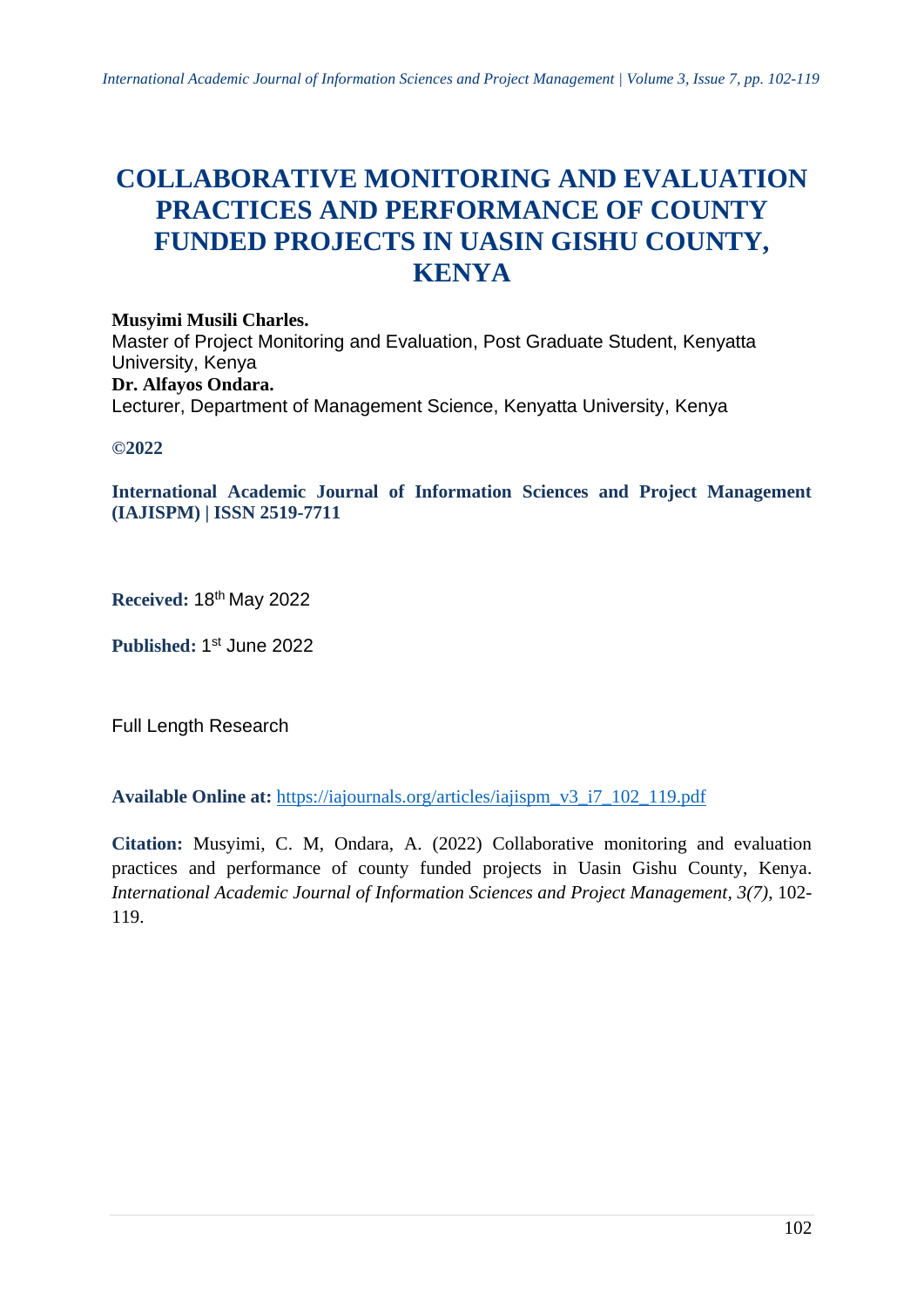## **ABSTRACT**

Since the inception of county governments which were created under the Article Six and specified in 1st Schedule of the Constitution of Kenya, there has been low uptake of collaborative monitoring and evaluation of projects leading to delay in project implementation, unmet stakeholder expectations and unsatisfactory work. Uasin Gishu County has been lagging behind in execution of its proposed projects with such delays attributed to insufficient and unqualified personnel, inadequate budgetary allocation to support M&E function, poor project planning and monitoring, and lack of participation from numerous project stakeholders, to name a few. These challenges have affected the execution of collaborative M&E practices in the County. Due to this backdrop, the research attempted to establish factors affecting utilization of collaborative M&E practices on County funded projects in the County Government of Uasin Gishu. The main purpose of this inquiry was to assess the effects of technical expertise, cost implications, stakeholder involvement and the existence of policy framework in performance of projects financed by the County. The researcher used a descriptive research approach with a target populace of 41 County officials drawn from various departments inclusive of stakeholders. The researcher adopted simple random selection method in picking of all sample units. Most of the information sought was obtained using a structured tool selfadministered to the respondents. Statistical software was adopted in synthesizing the data where percent's, aggregated means as well as other statistical measures were generated, portrayed and displayed in tabular and diagrammatical forms. The

study established that the level of expertise of project M&E staffs in the County was moderate; level of costs implied for project M&E was rated to be much high with a very high level of stakeholder involvement in projects M&E in the County. Technical expertise in utilization of collaborative M&E practices affected projects performance in the County to a moderate extent with policy frameworks in projects M&E having a moderate effect on project performance. Inadequate allocation of funds to implement collaborative M&E and M&E budget as a percent of development expenditure in every project was found to have effects on projects performance in Uasin Gishu County together with policy framework to great extents. The study concluded that cost implications contributed more to the increase of project performance in the County followed by technical expertise, policy frameworks and stakeholder involvement in that order. The study recommended that, to build effective and efficient collaborative monitoring and evaluation system, the County Government was required to commit its resources including personnel and financial, and develop policies that can support M&E function. For the County sponsored projects to realize full benefits, the project implementers should employ management staffs who have attained professional qualifications. The study recommends that resource utilization should be refocused to ensure that the projects are able to realize their intended benefits to the society. The M&E team should be composed of all stakeholders directly and indirectly affected by the county funded projects. To be relevant and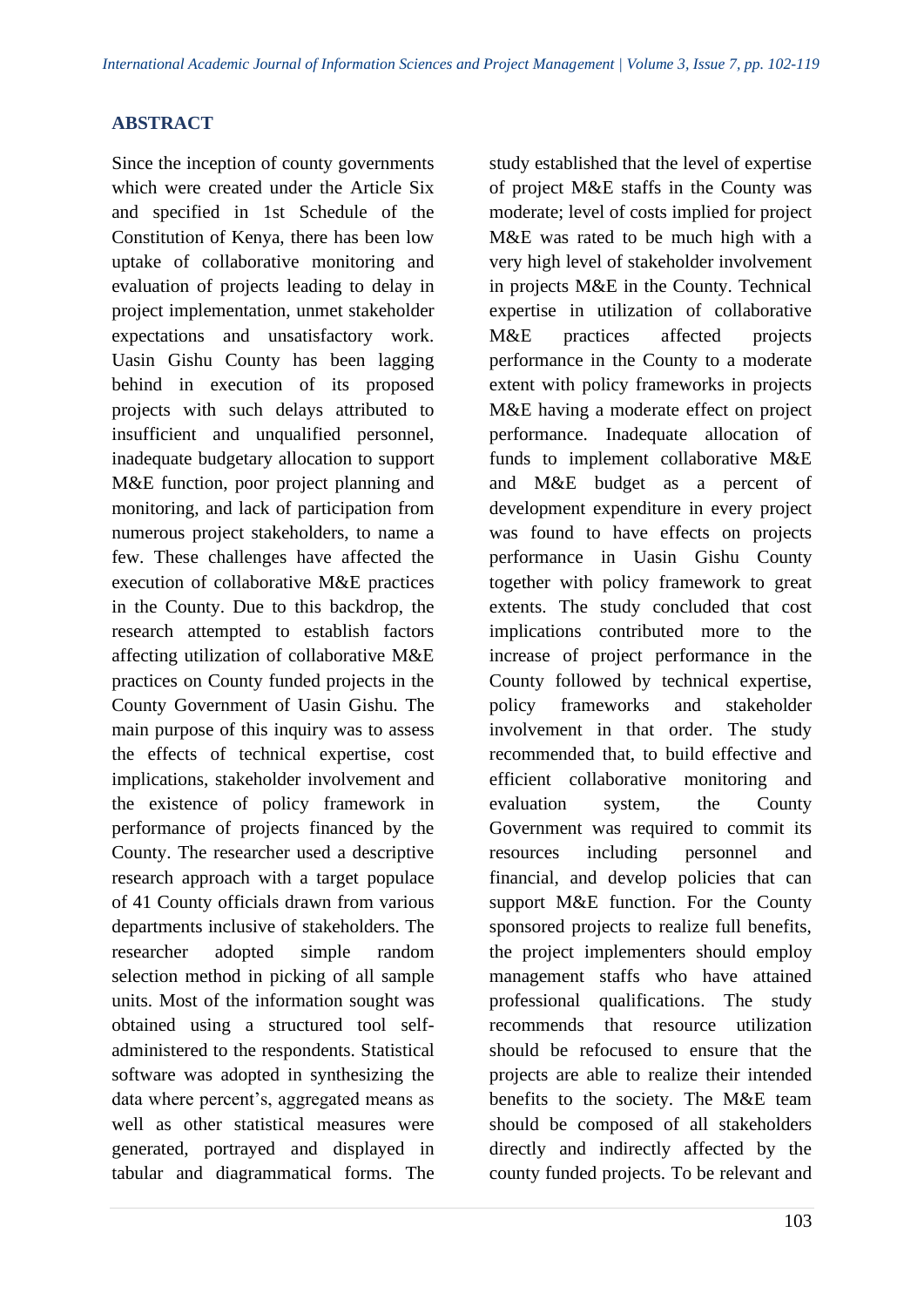feasible, project management need to meet various characteristics coming from broader corporate considerations, such as consistency with the project's long-term aims, compatibility with existing funds, controllability, and endorsement by the residence The study recommends that the policy framework should be realistic and address actual needs. Relevant analysis of projects and policy evaluations should be

conducted highlighting the previous initiatives' outcomes, as well as the merits and flaws of their execution.

**Keywords:** Collaborative monitoring and evaluation, technical expertise, cost implications, stakeholder involvement, policy framework, project performance.

## **INTRODUCTION**

All projects involve several activities based on project management principles which provide the ground for managing project processes in entirety. According to Project Management (2017), management of projects entails the practical utilization of skills, expertise, techniques, tools as well as abilities in programmes and projects actions aimed at meeting the predetermined demand. Project goals are attained by applying and integrating selected project management aspects resulting to effective and efficient implementation of projects. M&E denotes a governance tool and framework that is put in place to ensure that the results of organizational policies, programs, and projects are attained by comparing the posted performance against initial plans and learning from past interventions to improve effectiveness of future implementations while still supporting public accountability. Collaborative monitoring and evaluation (M&E) have been utilized globally by institutions resulting to enhanced shared learning approach among the stakeholders, increased efficiency and building capacity with an intention of adopting the knowledge acquired to modify policies and actions in organizations (Pardev, 2016).

Collaborative M&E refers to the procedure where stakeholders across different levels participate to monitor or evaluate projects, programs, or policies sharing controls over the contents, processes, and outcomes of the M&E activities and take or identify remedial actions (Saiful, 2018). Collaborative M&E is not only crucial to tasks but it is a component in project design (Project Management Institute, 2017). M&E as a tool has been in existence and used world-wide over the period of time in management of projects where if used appropriately, it can offer perpetual responses regarding the implementation status of projects as well as help in pointing out achievements and possible challenges faced to facilitate corrective decision making. Saiful (2018) views M&E as a profound function in realizing projects objectives, goals and achievements of projects. In general, project M&E facilitates overall efficiency of project management, planning, as well as execution.

Pardev (2016) indicated that collaborative M&E is of great importance to not only the projects beneficiaries but also the donors, governing body and other units who directly or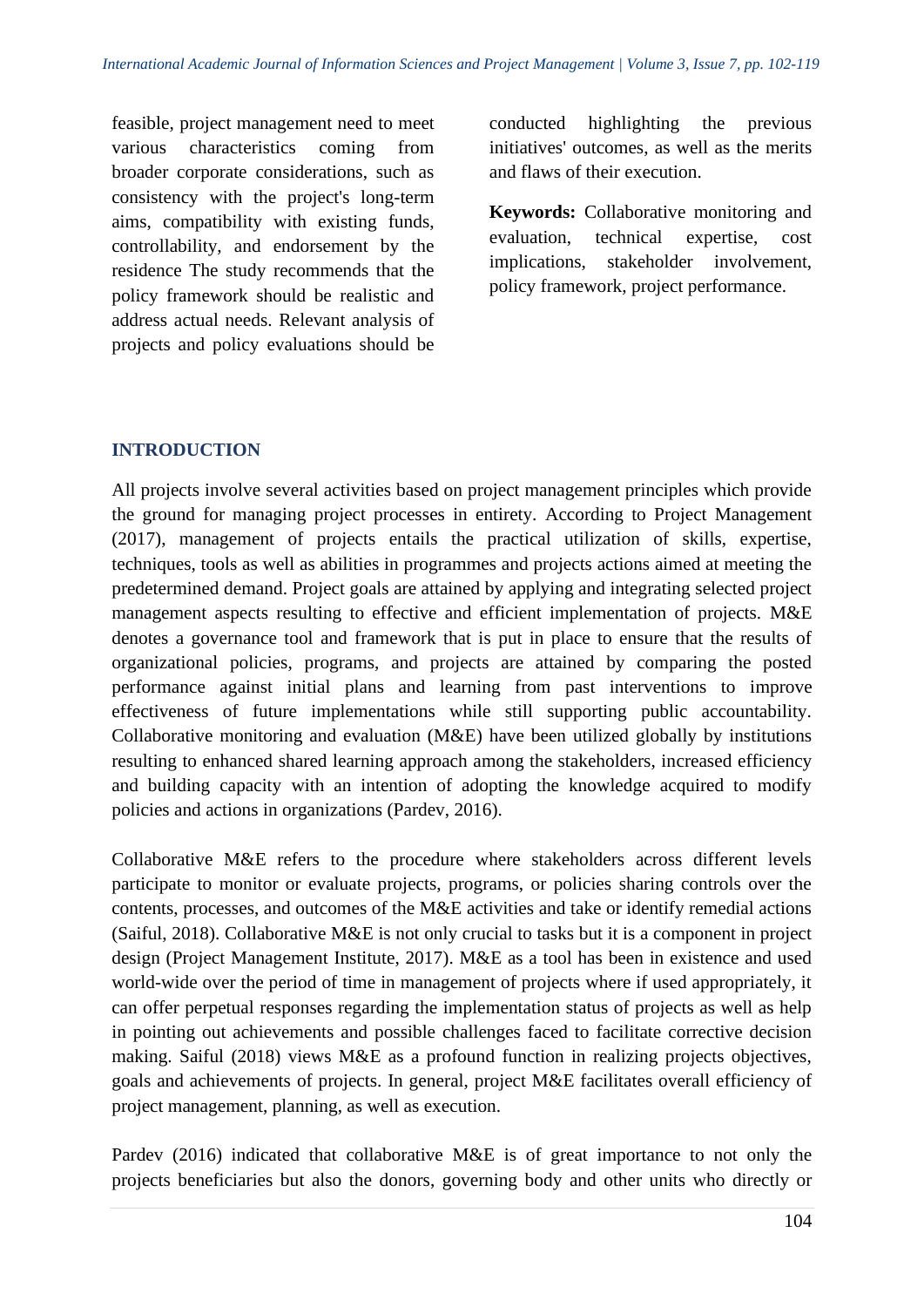indirectly benefit from the projects and it also ensures similar good practices are replicated across all the programs and projects. Yogarajah, Nigel and Page (2016) pointed that collaborative M&E offers continuous feedback that assist the parent organization trail implementation time lines of the projects to ascertain whether the project is on course, minimize cost overruns, factor in personnel as well as the financial and economic outcomes and analyze the planned against the actual targets. The overall objective of M&E is to provide a reliable mechanism to monitor and evaluate implementation of government projects, policies and programmes to address the inadequacies in provision of data and relevant information for policy formulation and planning especially at the lowest level of devolved units.

Globally, Saiful (2018) indicated that M&E employs suitable criteria such as bench marking against suitable standards or previous execution of similar undertakings. To Omeno and Sang (2018) Governments use M&E as intrinsic tool for managing implementation of government projects, programmes and policies, hence enhancing project performance. It aids in the development of performance tools that impact project performance through assessments that employ recorded lessons learned and discoveries to improve performance. Collaborative M&E has been utilized resulting to enhanced shared learning approach among the stakeholders, increased efficiency and building capacity with an intention of adopting the knowledge acquired to change organizations actions and policies. However, there are various factors that inhibit its full utilization in many organizations such as perceived benefits of the exercise, priorities of the participating groups, utilization of findings, readiness of the organization to accommodate divergent views from the stakeholders among others (Christopher, 2020).

In Ghana, M&E was adopted across many public entities in 2017. The M&E function was required to promote real time monitoring, coverage and utilization of information for evidence based engagements, learning and adaptation of implementation modalities (Based & Estimates, 2020). Within the Kenyan context, M&E of polices, programmes and projects was introduced in 2008 upon realization of Kenya Vision 2030 which replaced Economic Recovery Strategy (ERS) as the Government development blue print (Njama, 2015). Kenya's Vision 2030 blueprint was expected to be executed in five (5) year's plans known as Medium-Term Plan (MTPs) forming the basis for strengthening and providing a reliable mechanism to monitor and evaluate implementation of all government policies, programmes and projects. The reason why government oversight branch in charge of M&E was established was to address the inadequacy in provision of data and relevant information for policy formulation and planning especially at the lowest level of devolved units which included villages, ward and sub counties. The data collected through then Districts Annual Monitoring and Evaluation Reports (DAMER) were to be shared with the national government for decision making. However, such reports were not adequately disseminated to other stakeholders and relevant ministries leading to uncoordinated efforts towards implementation of projects (GoK, 2019).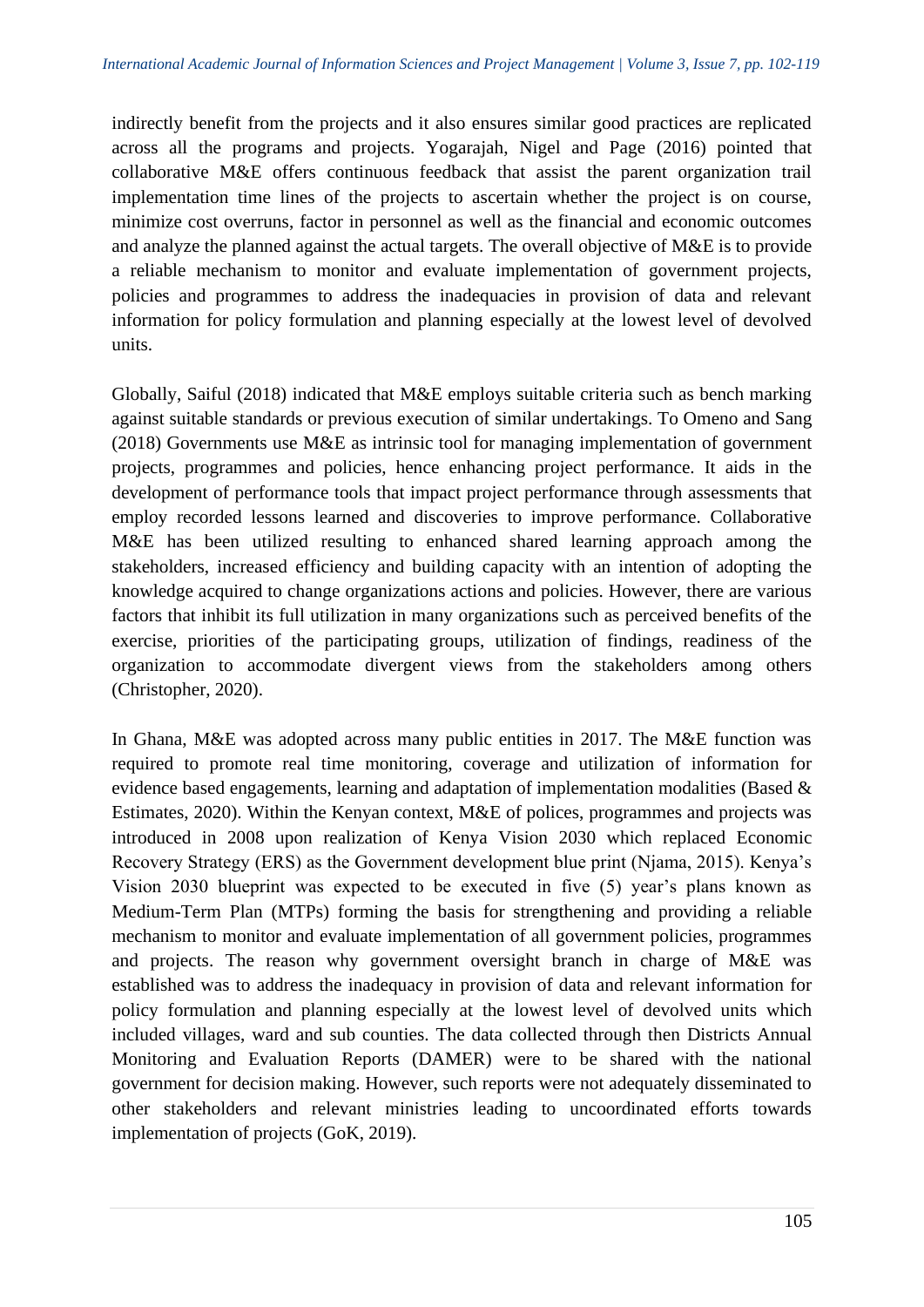In Kenya, M&E was embraced in various government organizations from the year 2017. The M&E function was required to promote real time monitoring, reporting and utilization of M&E evidence based information and reports for decision making as well as collaborative engagements, learning and adaptation of implementation modalities to projects (Based & Estimates, 2020). The approach of collaborative M&E also known has participatory was prompted by the need and desire to align programs and projects with the views and aspirations of the residents which has been highly accepted over the period of time resulting to working with and by the communities in order to ensure programs and projects serve the communities as envisaged (Sulemana & Simon, 2018).

According to CoK (2010), County governments were regarded as the drivers of balanced distribution of resources from the national exchequer to the lowest level of administration with the counties putting in place M&E systems to guarantee that resource distribution adhered to the values of openness, honesty, access to information, and accountability and management. Consequently, governments used M&E as intrinsic tool for managing implementation of government projects, programmes and policies, hence enhancing project performance. The County Government of Uasin Gishu inherited functions previously performed by the defunct local authorities and the national government departments at the defunct districts. Among these were the monitoring and evaluation function, which was mainly in form of administrative data collection systems, and within projects undertaken with specific funding from Government or development partners (Jamaal, 2018). According to Annual Progress Report (APR) 2019, Uasin Gishu County reported an absorption rate of 47 percent in development indicating a low growth towards implementation of projects across the county.

Some of the county funded projects by Uasin Gishu included: ECD classrooms, upgrading of roads to bitumen standards, installation of culverts, construction of bridges, construction of health facilities, retail markets, milk cooling plants, installation of outdoor LED screens, drilling and equipping of boreholes among others. It was revealed in the same report that most of these projects were ongoing while others had stalled. The slow progress was attributed to lack of collaborative M&E practices of the county funded projects to ensure timely completion and adherence to project schedules.

## **STATEMENT OF THE PROBLEM**

Christopher (2020) viewed M&E as a vital exercise conducted to track all county funded projects and ascertain the execution progress of such activities with a view to establishing the projects status and constrains experienced during implementation. At the national level, M&E has been in existence since 2008 upon realization of Kenya Vision 2030 which replaced Economic Recovery Strategy as the government development blue print (Jamaal, 2018). The experts of Kenya's Vision 2030 intended to implement it in five (5) years plans known as Medium Term Plan which formed the basis for strengthening National Integration Monitoring and Evaluation System (NIMES) in 2008 with an overall objective being to provide a reliable mechanism to monitor and evaluate implementation of government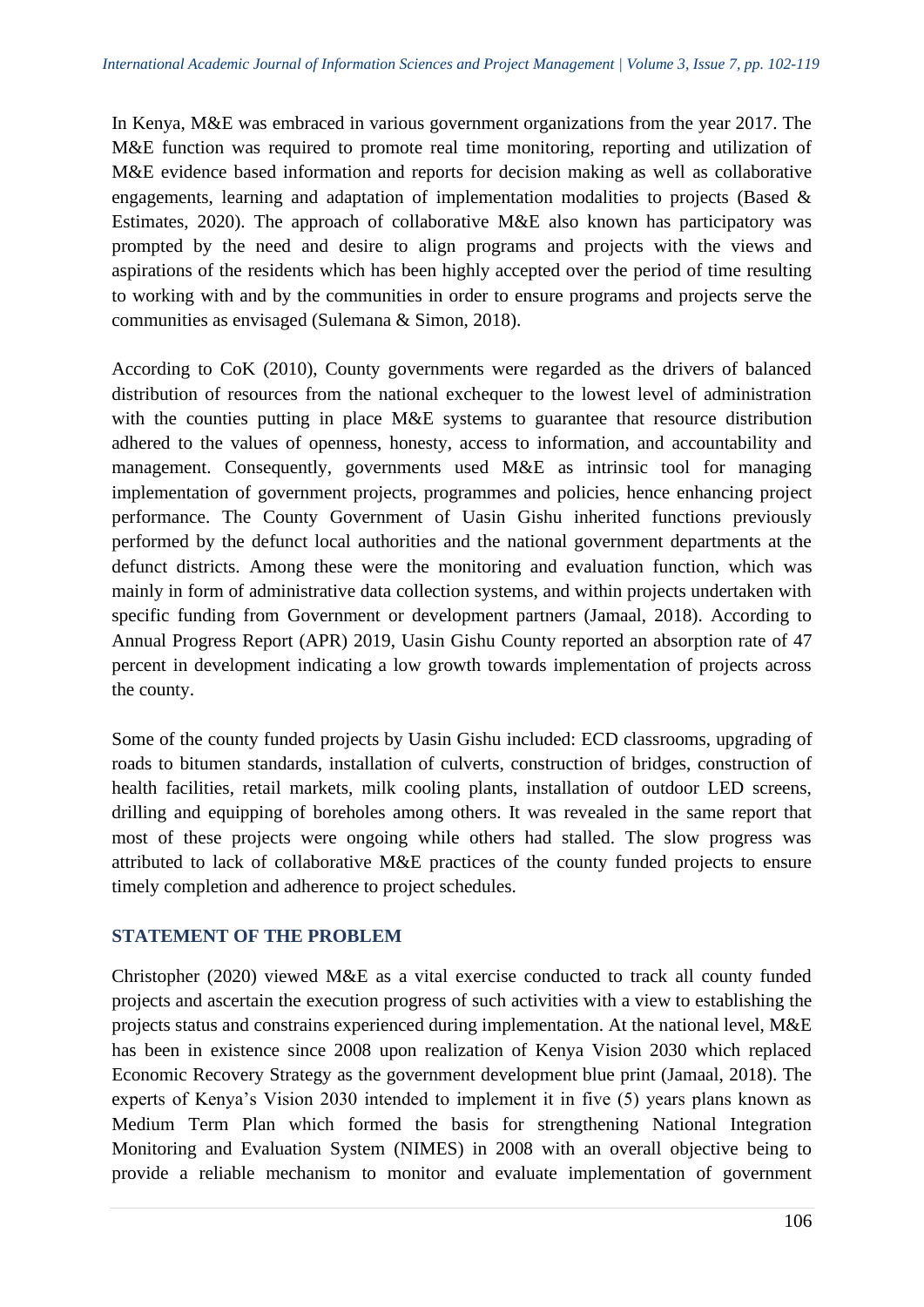projects, policies and programmes to address the inadequacies in provision of data and relevant information for policy formulation and planning especially at the lowest level of devolved units. However, such reports were inadequately disseminated to key stakeholders, organizations and ministries leading to uncoordinated and fragmented efforts towards implementation of projects depicting a clear picture of weak collaboration in line ministries when carrying out M&E exercise (Kihuha, 2018; Muli, 2016).

Upon transition to the system of devolved governance, the County Government of Uasin Gishu inherited functions previously performed by the defunct local authorities and the national government departments at the defunct districts. Among these were the M&E functions, which were mainly in form of administrative data collection systems, and within projects undertaken with specific funding from government or development partners (Jamaal, 2018). According to Biwott, Egesah and Ngeywo (2017), organizations implementing projects in the counties over the years had recorded increased funding but in many cases no assessments was carried out to establish whether programs and projects were implemented successfully or not. In 2012 Monitoring & Evaluation Directorate (MED) conducted a study on the status of M&E in the counties and found various challenges which included: inadequate policy and legal framework, inadequate funding for the M&E function, nonparticipation of stakeholders, inadequate technical capacities among others hence coordination of the various M&E functions within the county departments remained a daunting task.

Wanjiku (2015) focused her study on factors determining the performance of infrastructural road projects using Nyandarua county as a context and established that several challenges affected the execution of projects in the county. Jamaal (2018) established that failures in usage of participatory M&E emanates from inadequate capacities, lack of political good will and inadequate budgetary allocation to support the exercise. Otieno (2019) studied the potency of project M&E practice within the counties and public projects and found that a lot of resources go into development programmes and projects yet the County does not have a structured and collaborative way of tracking implementation and impacts of the said programmes/projects. These studies left contextual, conceptual and methodological gaps since they did not focus on the relationship between projects performance and collaborative M&E practices among projects funded by the counties. It is against this backdrop that the researcher sought to establish factors affecting the utilization of collaborative monitoring and evaluation practices and performance of county funded projects in the County Governments of Uasin Gishu, Kenya.

## **GENERAL OBJECTIVE**

The main purpose of this study was to establish utilization of collaborative M&E practices and the performance of county funded projects in the County Government of Uasin Gishu, Kenya.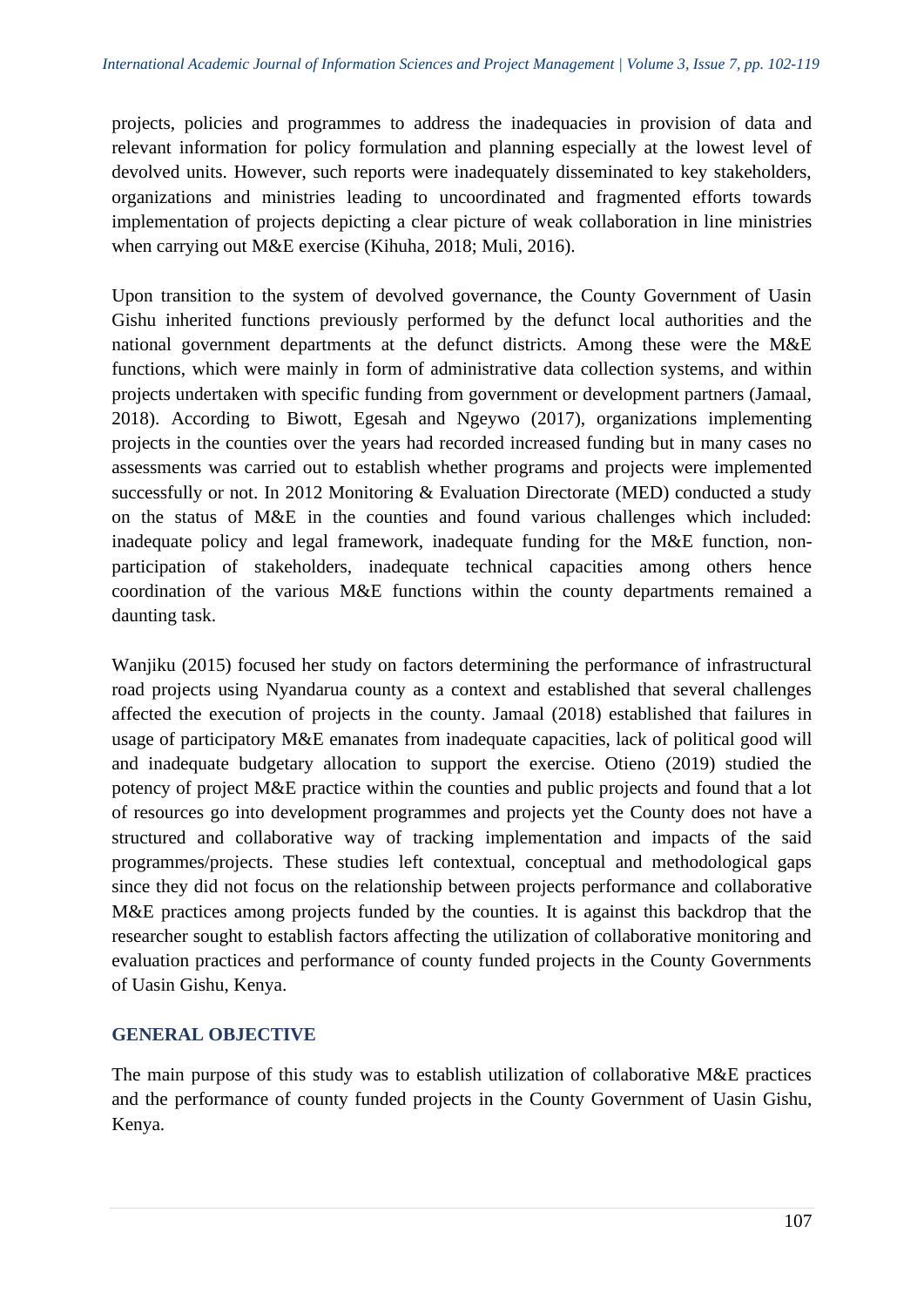#### **SPECIFIC OBJECTIVES**

- i. To assess the effect of technical expertise on the performance of county funded projects in the County Government of Uasin Gishu, Kenya
- ii. To identify the cost implications in the use of collaborative M&E practices and the performance of county funded projects in County Government of Uasin Gishu, Kenya
- iii. To find out the extent to which stakeholder involvement affects the performance of county funded projects in County Government of Uasin Gishu, Kenya
- iv. To establish the existence of policy framework that guide collaborative M&E practices of county funded projects in County Government of Uasin Gishu, Kenya.

#### **THEORETICAL FRAMEWORK**

#### **Program Theory**

The Program Theory was devised by Chen, H., Rossi, P., Quinn, M.P, and Weiss, C. in 1972. This theory's focus was on how to bring about change and who is responsible for it. It was known for its definitive process for resolving issues, and discussed the need of carrying out assessments to support the findings. The idea gave techniques for controlling evaluation's influential regions (Sethi & Philippines, 2012). Community care systems were configured and organized to cater for needs of a given society, and they were susceptible as well as dynamical to transformation in tandem with predefined circumstances in a variety of organizational operations. As a consequence, the program theory employed the logical model approach.

The Program Theory would be a more extensive edition of the logical structure. It was shown as a graphical scale to link to the logical model. Stakeholder interaction, senior management, and outcome evaluation were all aided by the logical model (Hosley, 2009). The evaluator can identify how and why the system works using theory-based assessments (Weiss, 2003; Birkmayer & Weiss, 2000). The overall objective is to provide a reliable mechanism to monitor and evaluate implementation of government projects, policies and programmes to address the inadequacies in provision of data and relevant information for policy formulation and planning especially at the lowest level of devolved units. This offers continuous feedback that assist the parent organization trail implementation time-lines of the project to ascertain whether the project is on course, minimize cost overruns, factor in personnel as well as the financial and economic outcomes and analyze the planned against the actual targets.

This theory offers continuous feedback that assist the parent organization trail implementation time-lines of the project to ascertain whether the project is on course, minimize cost overruns, factor in personnel as well as the financial and economic outcomes and analyze the planned against the actual targets. These approaches have been utilized resulting to enhanced shared learning approach among the stakeholders, increased efficiency and building capacity with an intention of adopting the knowledge acquired to change organizations actions and policies. The theory gives a conclusive image of primal and middle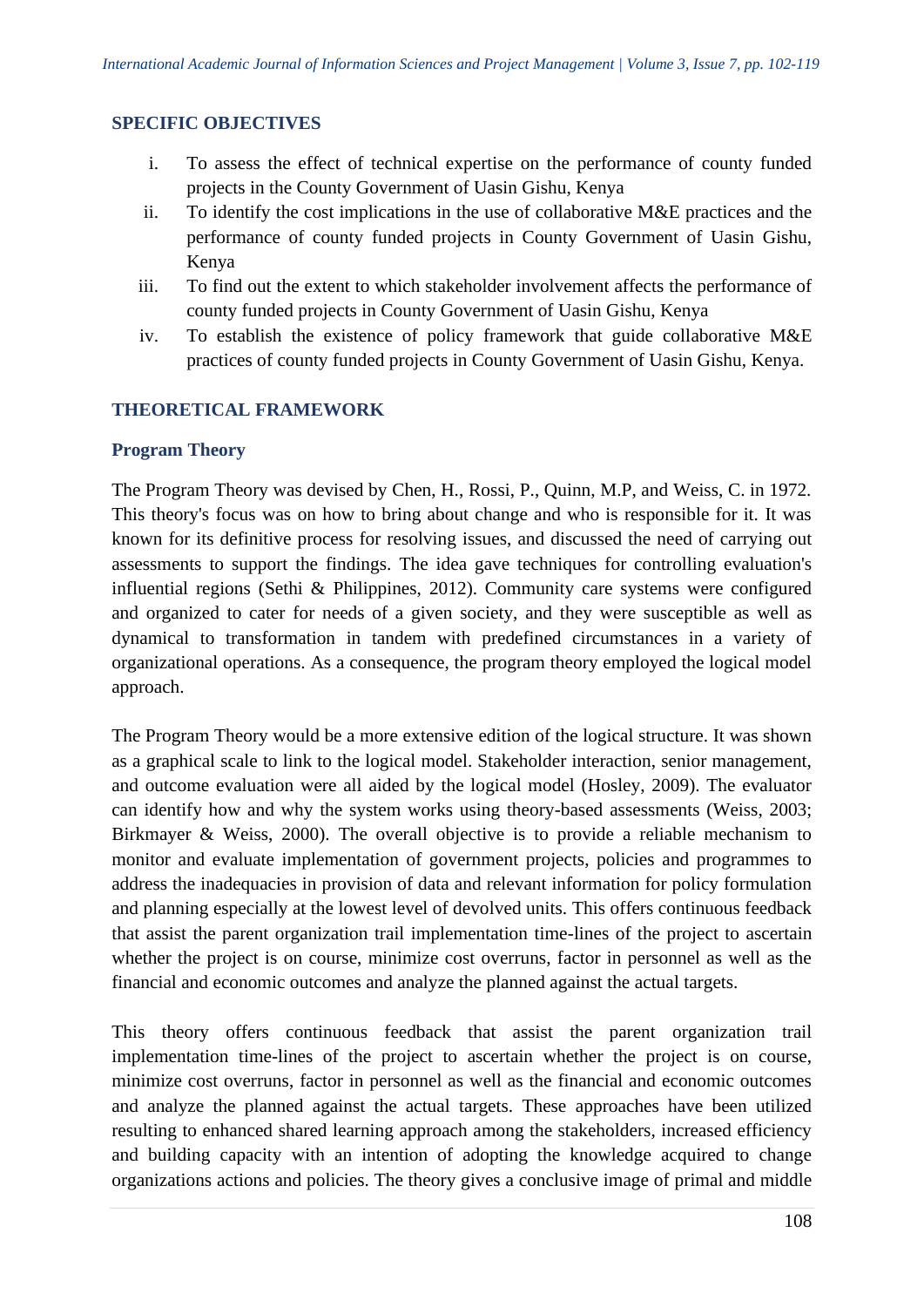adjustments required to achieve a long-term stated objective in the study (Anderson, 2005). Resultly, it gives a working model for a project that can be evaluated and modified via M&E. This theory aids in the development of intelligible monitoring and assessment systems.

## **Project Success Theory**

Project Success Theory was developed in 2000 by Judgey. He asserts that the parameters to help in managing projects, making of decisions, evaluating projects as well as project successfulness in product and process need to be established from the start of such projects. It's best articulated at the start of projects with regard to key quantifiable criterion that may be used to assess the project's relative success or failure. Opportunity and risk are inextricably related to project success. Project goals are attained by applying and integrating selected project management aspects resulting to effective and efficient implementation of projects.

Christopher (2020) pointed that projects are inherently dangerous endeavors, and even when detected, certain project risks cannot be completely avoided or managed. Because risk occurrences may have an influence on project success. It is the definitive process for resolving issues, and discusses the need of carrying out assessments to support the findings. This offers continuous feedback that assist the parent organization trail implementation timelines of the project to ascertain whether the project is on course, minimize cost overruns, factor in personnel as well as the financial and economic outcomes and analyze the planned against the actual targets. These approaches have been utilized resulting to enhanced shared learning approach among the stakeholders, increased efficiency and building capacity with an intention of adopting the knowledge acquired to change organizations actions and policies.

Opportunity and risk are inextricably related to project success. Project goals are attained by applying and integrating selected project management aspects resulting to effective and efficient implementation of projects. Organizations use M&E as intrinsic tool for managing implementation of government projects, programmes and policies. Collaborating offers a reliable mechanism to monitor and evaluate implementation of government projects, policies and programmes to address the inadequacies in provision of data and relevant information for policy formulation and planning especially at the lowest level of devolved units. County governments use M&E as intrinsic tool for managing implementation of government projects, programmes and policies, hence enhancing project performance.

## **Results Based Management Theory**

The Results-Based Management (RBM) Theory was developed in Australia by Public Sector Authority in 1983. RBM puts emphasis on continuous monitoring processes accumulating learnt lessons in process shared on a regular basis to guide project execution actions and choices. Monitoring, according to Hwang and Lim (2013), was a crucial activity in the life of a project since was a continuous frequent organization of processes of taxing engagement of stakeholders, reproduction, critique, categorization, and reporting. This offered continuous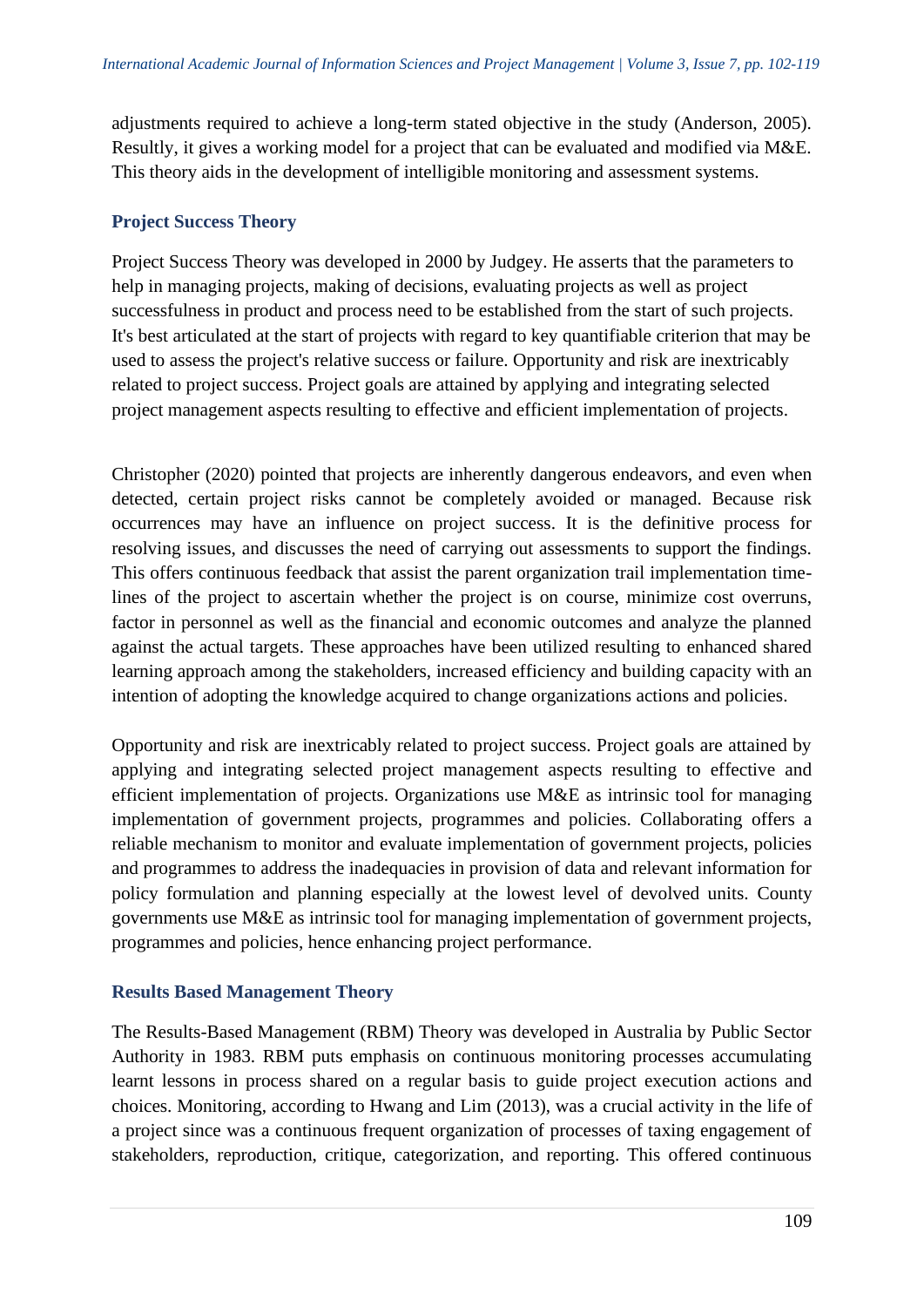feedback that assisted the parent organization trail implementation time-lines of the project to ascertain whether the projects were on course.

RBM has been utilized resulting to enhanced shared learning approach among the stakeholders, increased efficiency and building capacity with an intention of adopting the knowledge acquired to change organizations actions and policies (Valadez and Bamberger, 2012). Project goals were attained by applying and integrating selected project management aspects resulting to effective and efficient implementation of projects. Sound project management initiatives enables individuals, and organizations in meeting their desired goals; increasing possibilities of success of projects; delivering the right services/products and within stipulated period of time among others. This offered continuous feedback that assisted the parent organization track implementation time lines of projects to determine whether the projects are headed to the right direction and whether there was any need to put corrective measure.

In this study, the idea aids in the development of performance monitoring tools that impact project performance positively through assessments that employ recorded lessons learned and discoveries to improve performance. The idea placed a greater focus on reporting to stakeholders and making management responsible for the project's result. The idea emphasizes long-term transformation through a well-structured planning process that employs skilled labor to affect project outcomes. RBM includes aspects for project performance monitoring that are connected to study factors, planning process, technical expertise, stakeholder and management engagement.

## **Theory of Change**

The Theory of Change (TOC) is a dynamic and critical thinking approach that clarifies and underlies strategic planning by making the initiative explicit and transparent. It was created over time in a collaborative manner, following a logical framework that was strong and precise, and that could pass a stakeholder quality test (Vogel, 2012). A fundamental TOC, according to Anderson (2005), illustrates how a sequence of early and intermediate successes lays the scene for long-term results. The Theory acts as a lens, focusing the attention of the organization conducting a project on the measures that must be taken to attain the objectives. Governments use M&E as intrinsic tool for managing implementation of government projects, programmes and policies, hence enhancing project performance.

Project goals are attained by applying and integrating selected project management aspects resulting to effective and efficient implementation of projects. The idea placed a greater focus on reporting to stakeholders and making management responsible for the project's result. The idea emphasizes long-term transformation through a well-structured planning process that employs skilled labor to affect project outcomes. Donors and financiers can use the TOC to discover ways to enable justifiable adaptation and refocusing of program initiatives throughout implementation, while still giving stakeholders and communities time to benefit (Vogel, 2012).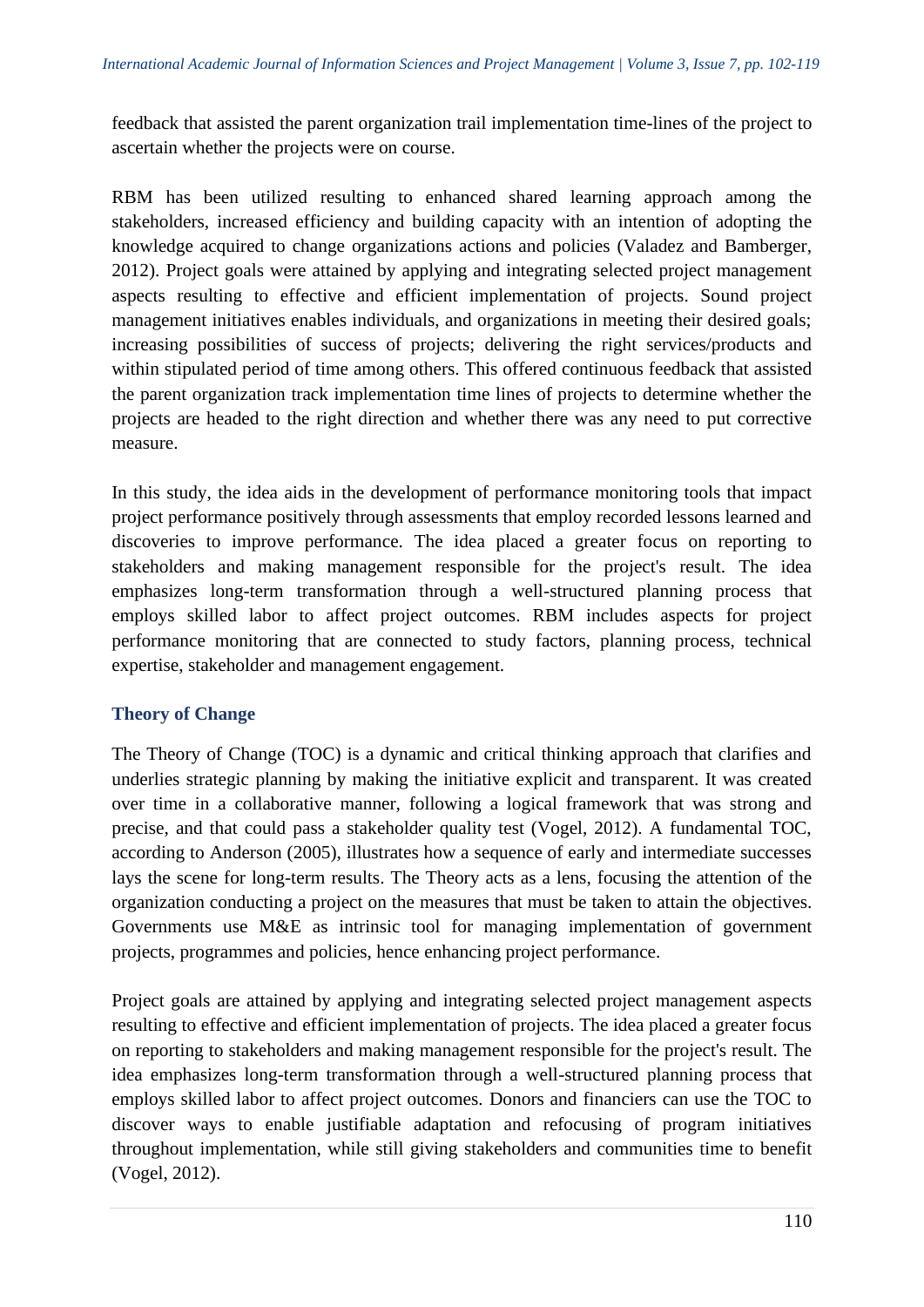A solid TOC is seen to be necessary for successful advocacy planning (Aspen, 2016), with the benefit of connecting ideas with both financiers and project recipients to achieve desired outcomes. There is a fundamental issue, according to Stein and Valters (2012), in that various companies use TOC to imply different things. Critics claim that TOC proponents' unwillingness to connect the Theory to any concrete meaning has led to individuals making unrealistic claims about the theory. If TOC is to be more than just another perplexing development, more clarity is required on a number of fronts, beginning with standard nomenclature and the usage and expectations of TOC methods. In this study, the theory guidees in understanding the influence of the independent factors under study on utilization of collaborative M&E on projects.

## **RESEARCH METHODOLOGY**

## **Research design**

The study used a descriptive research methodology to establish the usage of collaborative M&E practices and how such practices affect projects implementation in the county government of Uasin Gishu. When collecting the quantitative characteristics of the research, the design is used since it creates contents of what, when, why, where, and how (Mugenda & Mugenda, 2012). Further, it establishes a connection between variables, highlighting the need of investigating a scenario or an issue in order to understand the link between the variables.

## **Target Population**

The study focused on county projects namely; four (4) trade/business projects (markets), six (6) health facilities (hospitals and dispensaries), seven (7) educational facilities (ECD and VTCs), and 10 water projects. The units of observation were the officers working with the county and stakeholders. The study involved the views and opinions of staffs working in various levels within the county government structure with a total population of 41 respondents identified, thus: six (6) sub county administrators, six (6) key stake holders, one (1) representative from each of the 16 county departments and three (3) technical officers from the department in charge of M&E at the County. In addition, the study sought opinions of projects beneficiaries of the above mentioned projects. They included 10 (ten) senior residents cutting across all sector (village elders, civic leaders, religious leaders).

## **Sample Size and Sampling Procedure**

Simple random selection approach was utilized to pick the samples. The major reason for using this method was that it produces research data that can be extended to a wider population with statistically established margins of error. The researcher utilized the census technique of sampling to target the whole population of 41 respondents, including stakeholders. Census was employed due to the relatively minimal size of the objective populace which was heterogeneous hence results likely to be more accurate and reliable.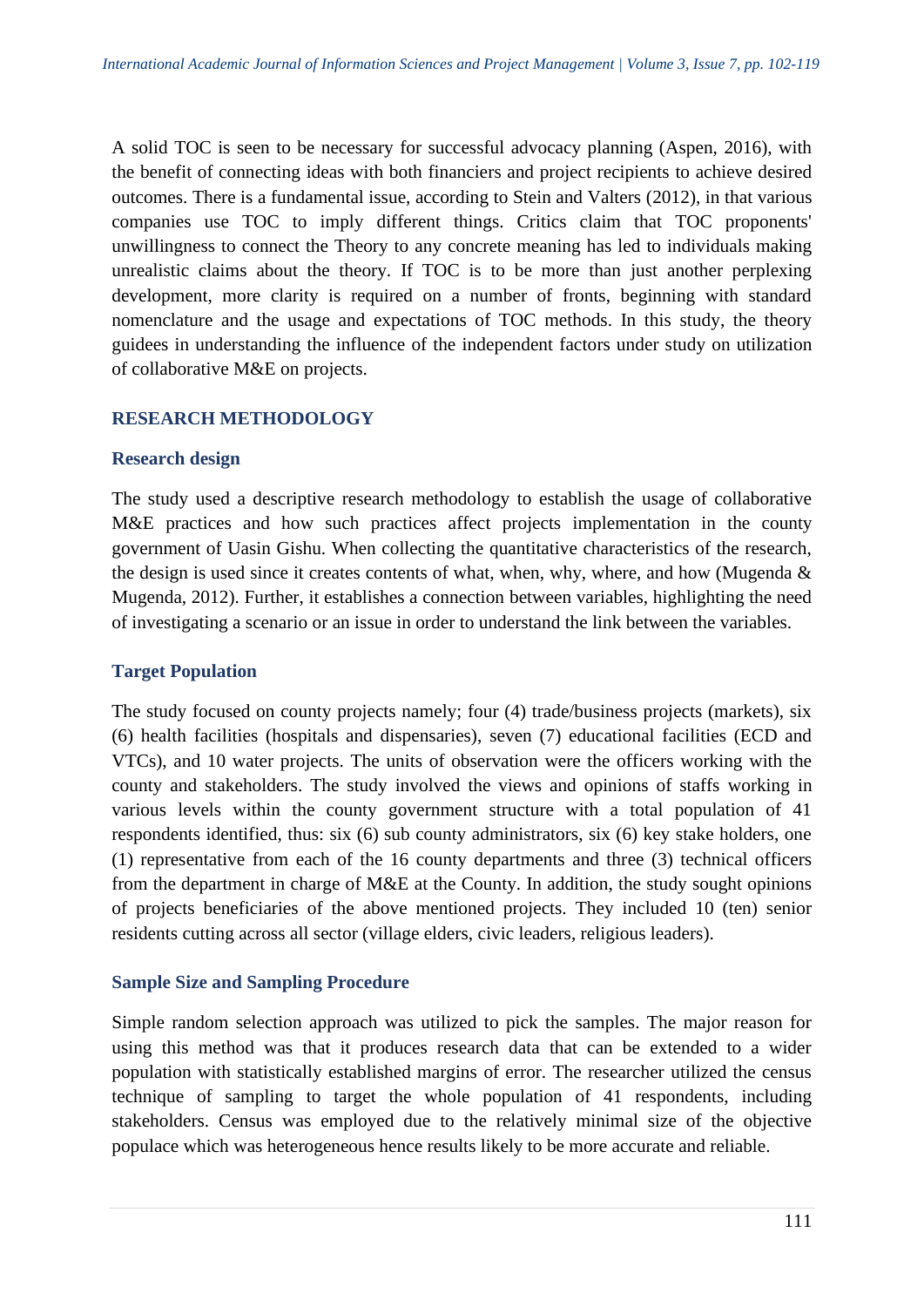## **Research Instruments**

Primary and secondary information was obtained when establishing utilization of collaborative M&E practices in the county. Research questionnaires were utilized in collection of primary information for the study with secondary information often available within libraries, research institutes, and on the internet sought. In addition, refinement was done hence improving the study's credibility and accuracy of data collected. Further, document analysis was used to get a significant amount of trustworthy information without having to interrogate a huge number of individuals. Secondary data was valuable in producing new data for the research from previously documented reports and was relied on because of its ability to provide historical phenomena, reports, government papers, and views.

#### **Data Collection Procedure**

Control measures were applied such as delivery books to ensure all questionnaires issued to the respondents were accounted. The researcher began by describing the function of each participant in the study and the necessity of giving accurate information in a cover letter accompanying the questionnaire. Both verbal and written consent were obtained before face to face interviews were conducted. Data was collected during working days and stipulated time. The pilot study was done in two stages thus; First, the questionnaire design was reviewed by peers who provided ideas on how to enhance the validity and realism of the data collection tool. Second, a sample of five (5) respondents from Nakuru County were chosen at random to complete the pilot version of the questionnaire with the main goal being to examine the study's validity and objectivity, as well as the technique and procedure for collecting data. The findings of the pilot were used to identify issues in understanding and answering the questions, with answers to the pilot giving possible suggestions for modifications in sentence design and the removal of a number of items from the questionnaire.

## **Data Analysis**

Descriptive statistics elucidated the fundamental characteristics of data gathered on the variables under investigation and served as a springboard for further examination. To help with data analysis, the SPSS was utilized, and results were shown in tabular form or figures which were appropriate for simple comprehension and interpretation. Using the regression approach, regression analysis was carried out to evaluate the usage of joint M&E practices and performance of projects in the county government of Uasin Gishu.

## **RESEARCH RESULTS**

The results of the study were based on 38 appropriately duly filled questionnaires, out of the 41 administered resulting to an outcome of 92.7 percent.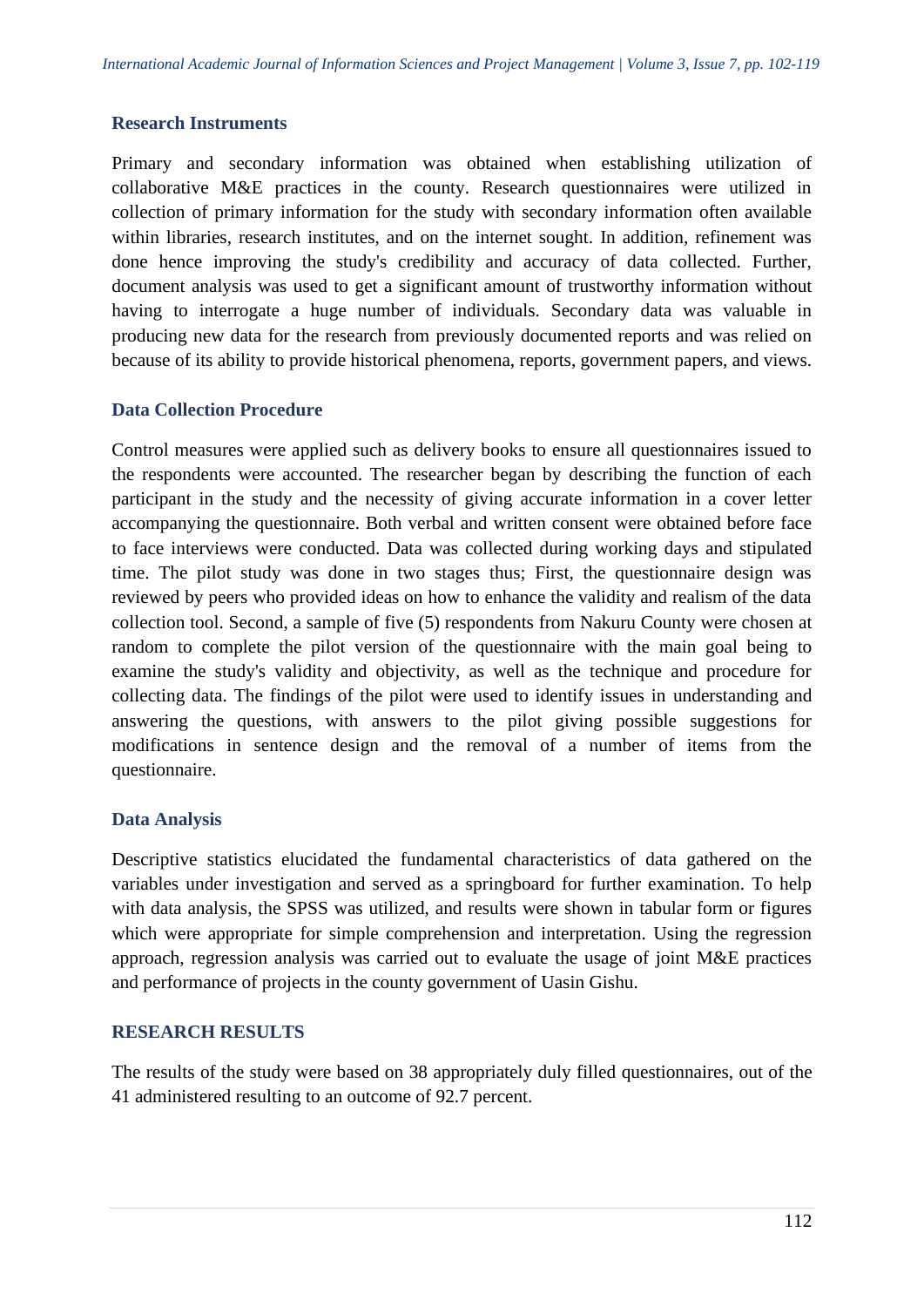## **Technical Expertise and Project Performance**

The first objective of the study focused on assessing the effect of technical expertise on the performance of county funded projects. In relation to this, 47.4 percent of the respondents reiterated that the level of expertise of M&E officers in the county was moderate with 55 percent of the respondents indicating that technical expertise affects project performance in the county to a moderate extent. A bigger proportion of the responses reiterated that availability of proficient technicians affects project to a great magnitude/extent with a mean score of 3.553 while project planning techniques scored 3.526 with inadequacy of technical officers scoring a mean of 3.526. Generally, it was evident that various aspects of technical capacities such as project planning techniques, technicians' proficiency and adequacy of technical officers affect projects performance in the County. Most of the garnered responses affirmed that when working with people who have requisite knowledge and skills it boosts the confidence of the members with a mean score of 3.610 and that if the employees lack required capacities, then routine training of such officers should be organized as shown by a mean of 3.594. However, there was neutrality from respondents when it comes to collaborative M&E and achievement of desired results as shown by a score of 3.345 and that in order to carry out M&E efficiently, there should be critical areas that should be given emphasis as it was indicated by a mean score of 3.280.

## **Cost Implications and Project Performance**

The second objective of the study focused on establishing the cost implications in the utilization of collaborative M&E practices. Towards this end, 63.2 percent of the respondents pointed out that the level of costs implied when carrying out collaborative M&E practices was much high. Most of the gathered outcome indicated that inadequate allocation of funds to implement collaborative M&E practices affect projects performance in the county to a great magnitude/extent with a mean score of 3.734 and that M&E budget as a percent of development expenditure in every project affect projects performance to a great magnitude/extent scored 3.671. The least recorded a mean of 3.329 by alluding that insufficient budgetary allocation to projects affect projects to a moderate extent. Most of the responses posited agreement that budgetary allocation for M&E should not exceed 1 percent of the entire project cost with a mean of 3.999. When drawing a budget for development projects both parties should be involved for the purposes of transparency and cost benefit should be a priority area to avoid wastage recorded a mean of 3.644 and 3.422 respectively.

## **Stakeholder Involvement and Projects Performance**

The third objective of the study sought to find out the extent to which stakeholder involvement during M&E practices affect the performance of county funded projects in the County Government of Uasin Gishu. To this, 44.7 percent of respondents alluded that there was a very much high level of stakeholder involvement in projects M&E. 56.3 percent, 32.8 percent and 10.9 percent of respondents recapped that stakeholder involvement affect projects performance in the County to a moderate, great, and little extend in that order. Most of the obtained responses opined that M&E consultations & meetings affect project performance in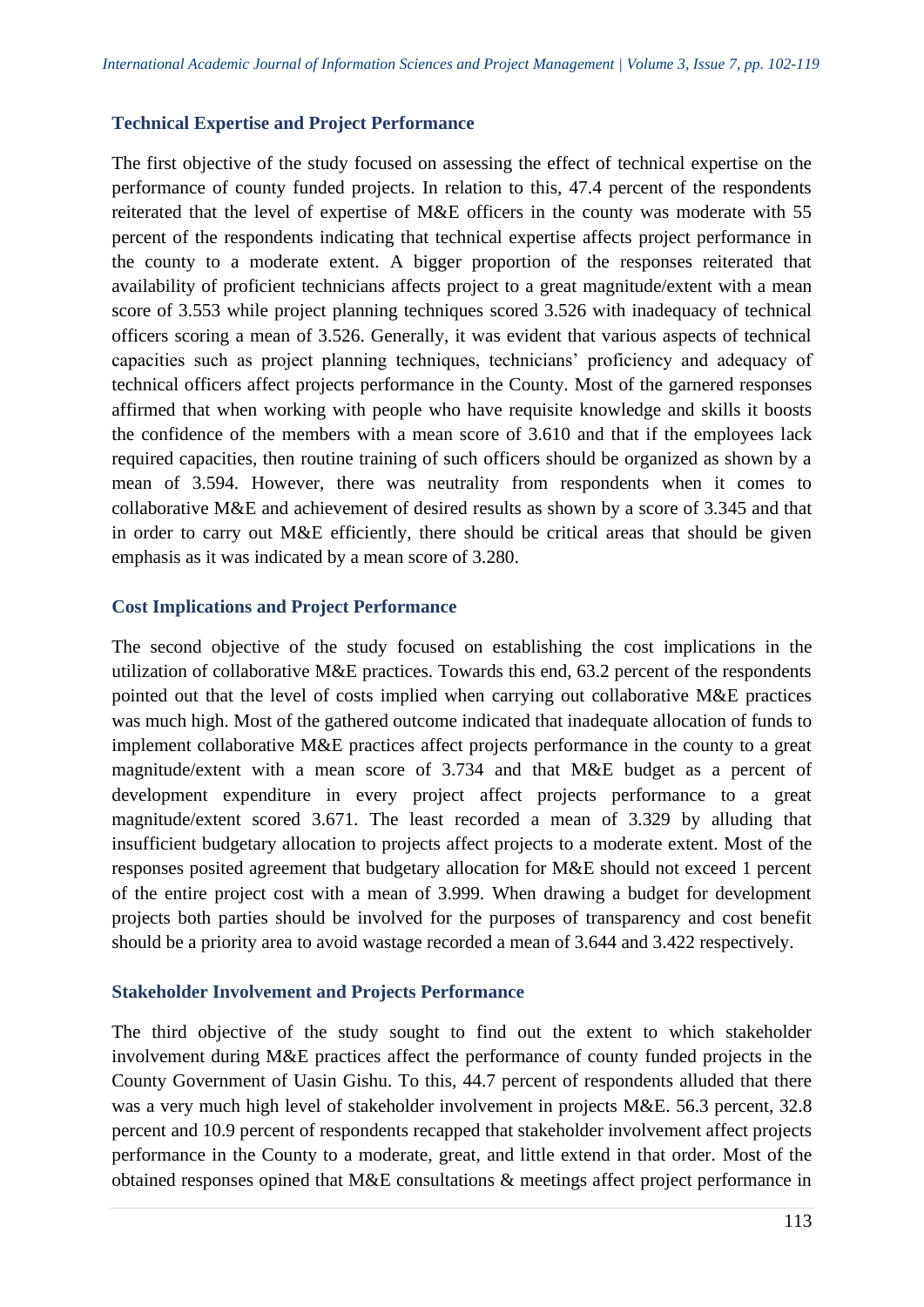the county to a great magnitude/extent while stakeholder awareness affect projects implementations to a great extent. Additionally, respondents indicated that both stakeholder teamwork which leads to projects ownership and sustainability and stakeholders' engagements in coordination of county projects affect projects performance to a moderate extend with a score of 3.610, 3.594, 3.482 and 3.403 in that order. Most of the respondents affirmed that the results and findings were disseminated to the stakeholders. The study also showed that there was stakeholder involvement in M&E decision making and involvement in field work processes resulting to timely completion of projects, enhanced projects ownership, and sustainability with a scores of 3.999, 3.688, 3.644 and 3.544 respectively.

## **Policy Frameworks and Project Performance**

The last objective of the study aimed at establishing the existence and effectiveness of policy framework that guides collaborative M&E practices and performance of county funded projects in the County. In the aforementioned, 44.7 percent of the respondents indicated existence of policy framework that guides M&E function at the county and such document had moderate effect towards the performance of county projects despite of it being anchored in the law. Most responses showed that existence of M&E policy framework affected projects performance to a great extent translating to 40.5 percent. Majority of the respondents pointed out that M&E plans affect projects performance to a great extent followed closely by organizational hierarchies and the least was compliance with provisions in PFM Act 2012 and other related legal provisions with a mean of 3.610, 3.594 and 3.403 respectively. Most of the respondents largely agreed that there existed a policy framework guiding the implementation of collaborative M&E function at the county and that, the policy provided indicators of achievements with a mean score of 3.734 and 3.61. Additionally, strict adherence to M&E regulations and requirements set out in the framework garnered a score of 3.482 with 3.422 reflecting that policy frameworks were regarded as a means of creating sustainable change in development project.

65 percent of the respondents widely indicated that there was a high level of utilization of collaborative M&E practices. The study indicated that utilization of collaborative M&E practices affects timely completion of projects to a great extent followed by meeting the set targets and lastly projects being completed within the set budget with a scores of 3.644, 3.422 and 3.329 respectively.

## **Model Summary**

| <b>Item</b>                | <b>Value</b> |  |  |
|----------------------------|--------------|--|--|
| Model                      |              |  |  |
| R                          | 0.872        |  |  |
| R Square                   | 0.760        |  |  |
| <b>Adjusted R Square</b>   | 0.751        |  |  |
| Std. Error of the Estimate | 0.573        |  |  |

#### **Table 1: Model Summary**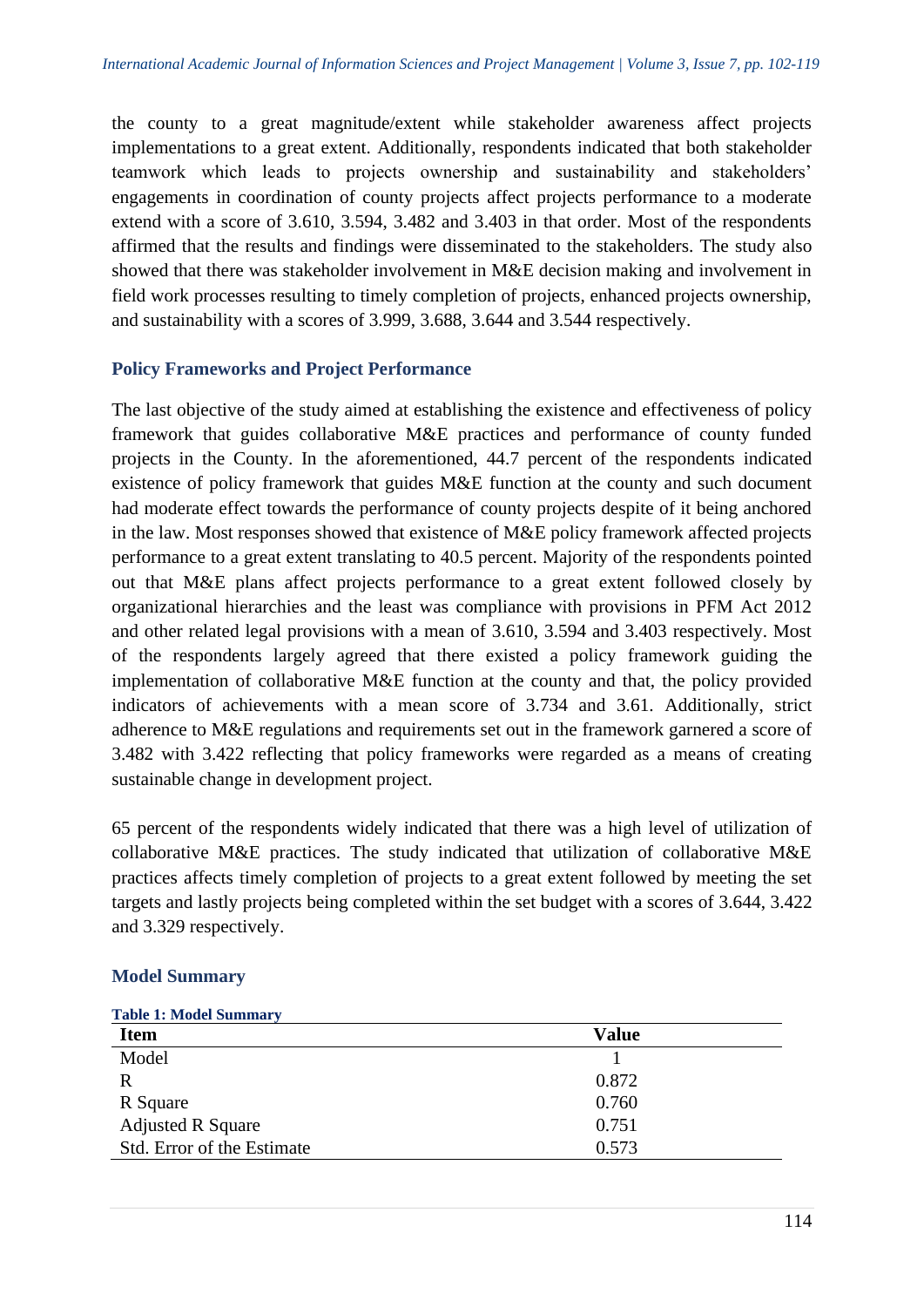As shown in table 1, the findings indicated that adjusted *R-square* specified extent of the prediction of the dependent variable by the independent variable that was 0.751 hence pointing that there was a strong correlation. The values of the Adjusted *R-Squared* showed that after the model is adjusted for inefficiencies the independent variables would explain 75.1 percent of projects performance in the County.

## **Analysis of Variance**

#### **Table 2: ANOVA (b)**

| <b>Model</b> | <b>Sum of Squares</b> | df | <b>Mean Square</b> |       | Sig.    |
|--------------|-----------------------|----|--------------------|-------|---------|
| Regression   | 0.804                 |    | 3.216              | 3.436 | .015(a) |
| Residual     | 0.026                 | 33 | 0.858              |       |         |
| Total        | 0.830                 |    | 30.71              |       |         |

In table 3 above, the results showed the relationship between the study variables and demonstrated the reliability of the model. The model was tested at 5 percent significance level with a 2 tailed test. The F value estimated at a 5 percent significance level was 3.436, with a significance value of 0.015, which was less than the crucial value produced from a 2 tailed test at the same significance level. This model's computed F was higher than the F critical (at 4 33, F critical=2.41). This was an indication of the model's overall importance. As a result, the County Government of Uasin Gishu concluded that there was a substantial link between collaborative M&E practices and project performance.

## **Regression Coefficients**

| <b>Model</b>            | <b>Unstandardized</b><br><b>Coefficients</b> |                   | <b>Standardized</b><br><b>Coefficients</b> |         | Sig.   |  |  |  |  |
|-------------------------|----------------------------------------------|-------------------|--------------------------------------------|---------|--------|--|--|--|--|
|                         | B                                            | <b>Std. Error</b> | <b>Beta</b>                                |         |        |  |  |  |  |
| (Constant)              | 4.778                                        | 0.453             |                                            | 10.5475 | 0.0429 |  |  |  |  |
| Technical expertise     | 0.862                                        | 0.114             | 0.024                                      | 7.5614  | 0.0150 |  |  |  |  |
| Cost implications       | 0.879                                        | 0.108             | 0.029                                      | 8.1389  | 0.0133 |  |  |  |  |
| Stakeholder involvement | 0.646                                        | 0.173             | 0.086                                      | 3.7341  | 0.0463 |  |  |  |  |
| Policy frameworks       | 0.712                                        | 0.137             | 0.064                                      | 5.1971  | 0.0264 |  |  |  |  |

#### **Table 3: Regression Coefficients**

As illustrated in Table 3 above, the dependent and independent variables were used to create a regression equation. When tested at a 95 percent confidence level, all of the variables had a significance value of less than 0.05. It was a sign of how important the outcomes were. Further, the positive coefficient was derived from the variables, suggesting that the dependent and independent variables had a positive association as shown below;

 $Y = \beta_0 + \beta_1 X_1 + \beta_2 X_2 + \beta_3 X_3 + \beta_4 X_4 + \varepsilon,$ 

Therefore,

 $Y=4.778 + 0.862X_1+0.879X_2+0.646X_3+0.712X_4$ 

From the regression equation it meant that holding constant the predictor variables, the projects performance in the county would have a coefficient of 4.778 meaning that if all the factors were zero (0) the projects performance (Y) will be equal to 4.778 units. From the results, the regression coefficient for technical expertise was 0.862. This was supported by a significant value of 0.015 which was less than 0.05 indicating that there was positive and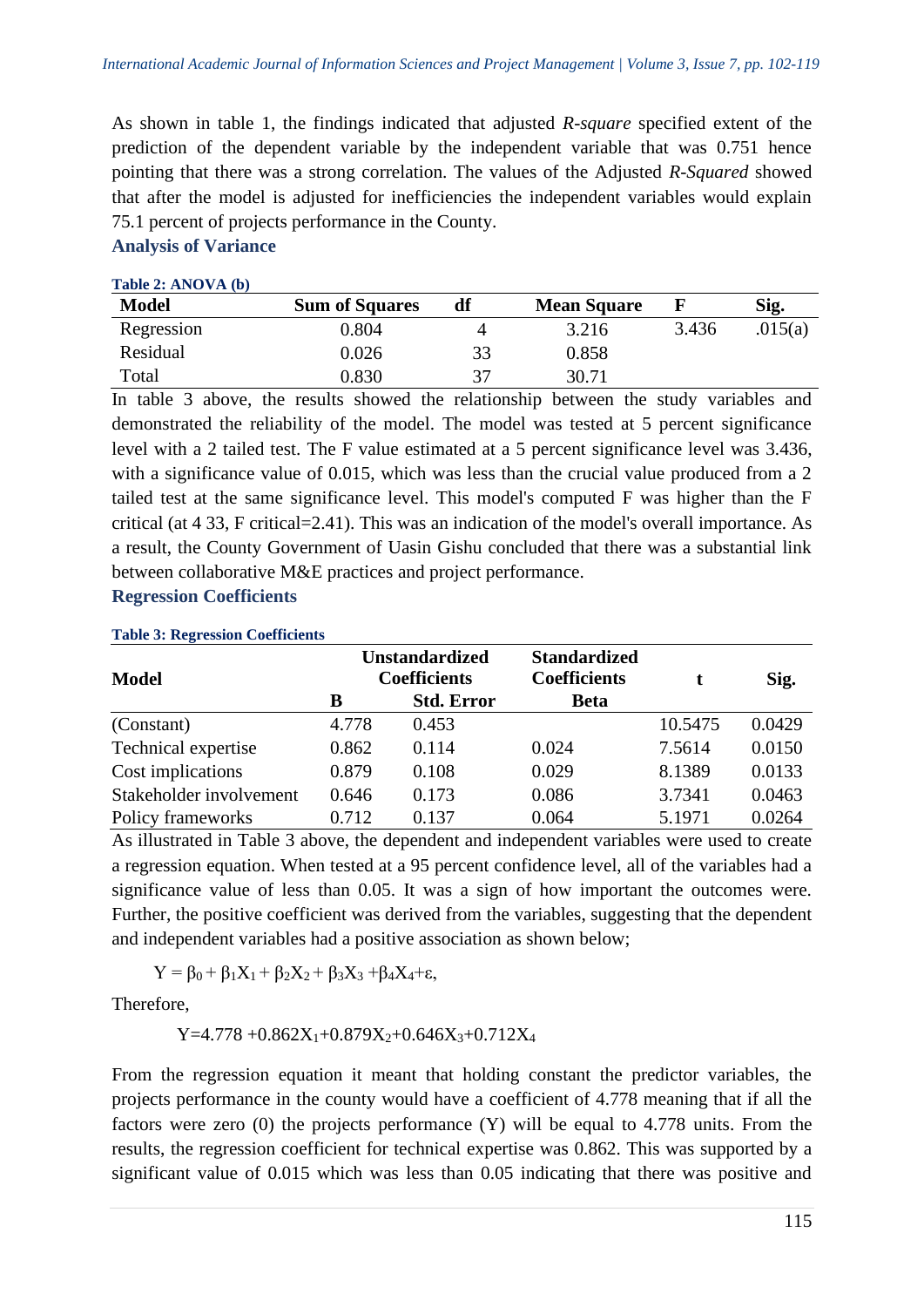significant relationship between technical expertise and project performance with a unit change in the technical expertise resulting to 0.862 times change in projects performance.

In addition, the cost implications were discovered to have a favorable and substantial correlation with project success. The significance of the link was demonstrated by a regression coefficient of 0.879 and a p-value of 0.0133 less than 0.05. According to the coefficient, a unit rise in cost implications would result in an increase in project performance of 0.879 times. Stakeholder involvement was seen to have a positive effect on the project performance with a regression coefficient and significance value of 0.646 and 0.0463 respectively less than 0.05 the critical value at 5 percent significance level. This therefore, showed that a unit change in stakeholder involvement would result to 0.646 change in project performance in the entire county.

Further, the regression model indicated that policy framework was positively related to project performance in the county with regression coefficient obtained being 0.7120 and a significant value of 0.0264 less than 0.05. This indicated a significant effect of policy framework on performance with a unit growth resulting to 0.7120 times increase in project performance in the county. The findings of this study therefore, clearly demonstrated that the cost implications largely contributed to the increase of project performance followed by technical expertise and policy frameworks with stakeholder involvement contributing the least.

## **CONCLUSIONS**

The study concluded that there was a moderate level of expertise of project M&E officers in the county with its utilization in collaborative M&E affecting projects performance to a moderate extent. The various aspects of technical capacity that affected project performance included project planning techniques, technicians' proficiency and adequacy of technical officers. It was noted that, technical skills in collaborative M&E offered continuous feedback that assisted the parent organization track implementation time lines of the projects

The study deduces that collaborative M&E practices had a high cost implication hence affecting the performance of the county funded projects. Majorly, was a problem with budget expenditure on projects as well as allocation of funds for use when carrying out the M&E exercise however, the budgetary allocation to projects was relatively sufficient. To note was that, the M&E allocations were clearly defined from the main project budget, giving the M&E unit considerable autonomy in terms of resource usage. Additionally, it was noted that most of projects had been completed on time hence meeting the set objectives and this was attributed to lots of stakeholder involvement during M&E exercise, continuous feedback mechanisms and team work largely from the officers. The perceived benefits of the exercise also included utilization of findings and readiness of the organization to accommodate divergent views from the stakeholders.

Further, the study concluded that availability of policy framework to guide implementation of collaborative M&E had a great effect on project performance to a significance level. The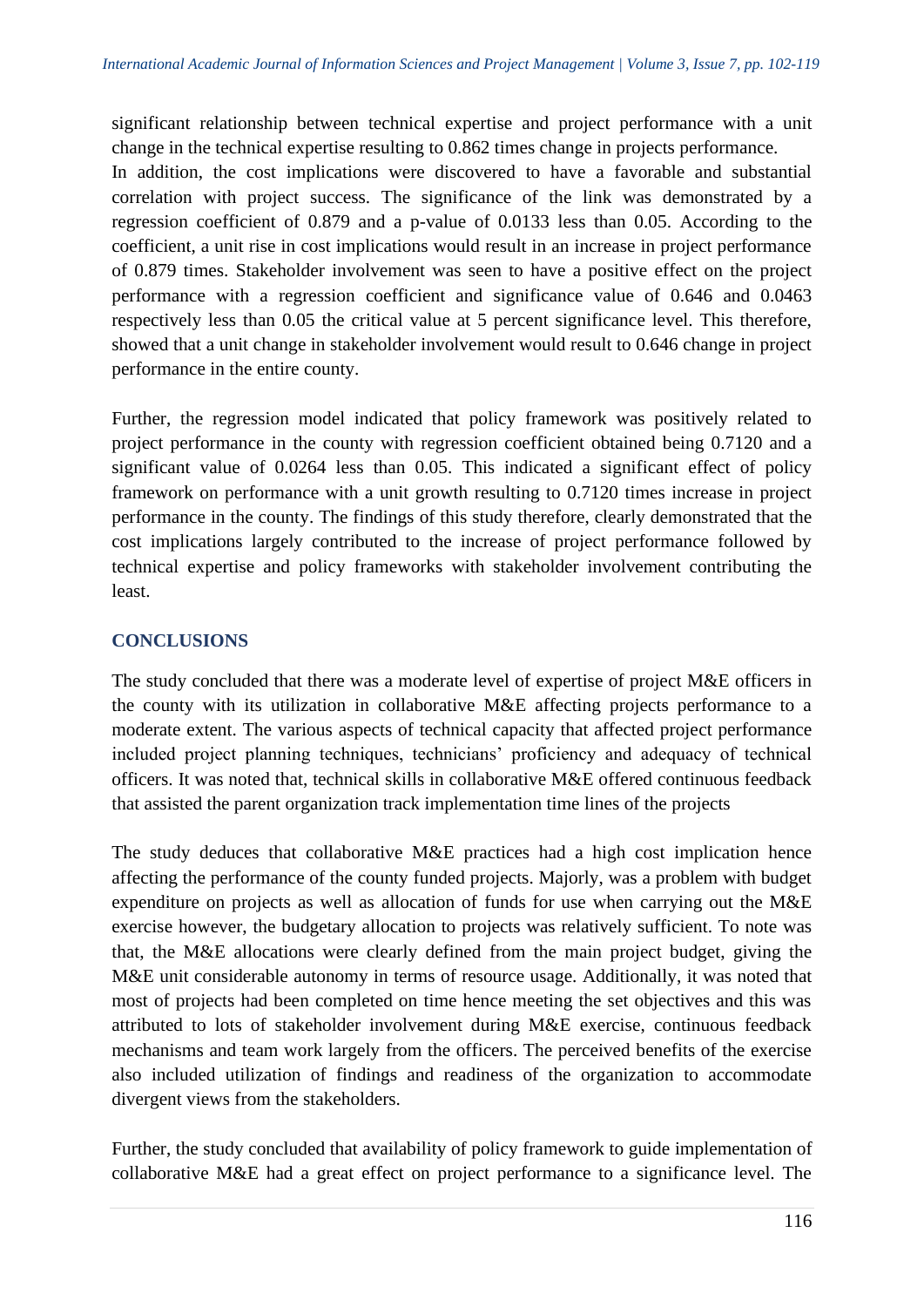documented procedures and guidelines containing inputs, activities and outcomes indicators played a critical role to ensuring timely completion of projects, minimize costing as well as meet objectives with the framework being required to promote real time monitoring, reporting and utilization of M&E findings to support decision making, collaborative engagement and learning, and adaptation of implementation modalities.

## **RECOMMENDATIONS**

The study recommends that, to build effective and efficient collaborative M&E practices, the county was required to engage human resources that can support M&E function. For the county funded projects to be implemented successfully, the project implementers should engage personnel with the necessary knowledge and skills with continuous training offered to build strong capacities.

Adequate budgetary allocation needed to be factored for smooth execution of county projects. From the findings, cost implications in M&E processes influenced performance of projects. It was suggested therefore, that a reasonable percentage be committed from the project budget to support projects supervision and carry our routine projects M&E activities. This will ensure timely completion as well as pointing out areas which may need urgent interventions. Since M&E aids in the development of performance monitoring tools that impact project performance through assessments that employ recorded lessons learned and discoveries to improve performance, the study recommended that all key stakeholders be involved from the initial stages of project planning. This would enhance projects ownerships, set out expected outputs and outcomes and consider resource re-allocations to meet the identified shortages.

Further, it was recommended that the policy framework should be robust and address actual gaps. Relevant analysis of projects and policy evaluations should be conducted to highlight the outcomes of previous interventions, and the strengths and weaknesses of their implementation. The policy could encourage project designers to utilize design tools like the logical framework to pick indicators for monitoring project performance in a methodical manner. This will guarantee officers and other important stakeholders working towards a unified purpose and that the organization's direction may be adjusted in response to events that shape and influence who it serves, what it does, and why it does it. It should include all aspects of the anticipated consequences.

## **REFERENCES**

- Biwott, T., Egesah, O., & Ngeywo, J. (2017). Importance of Monitoring and Evaluation in the Sustainability of Constituency Development Fund (CDF) Projects in Kenya. IRA-I*nternational Journal of Management & Social Sciences*, 7(1), 45-51.
- Chaplowe, S. G., & Cousins, J. B. (2015). Monitoring and evaluation Ttraining: A systematic approach. *International Journal of Project Management,*7(3), 217-231.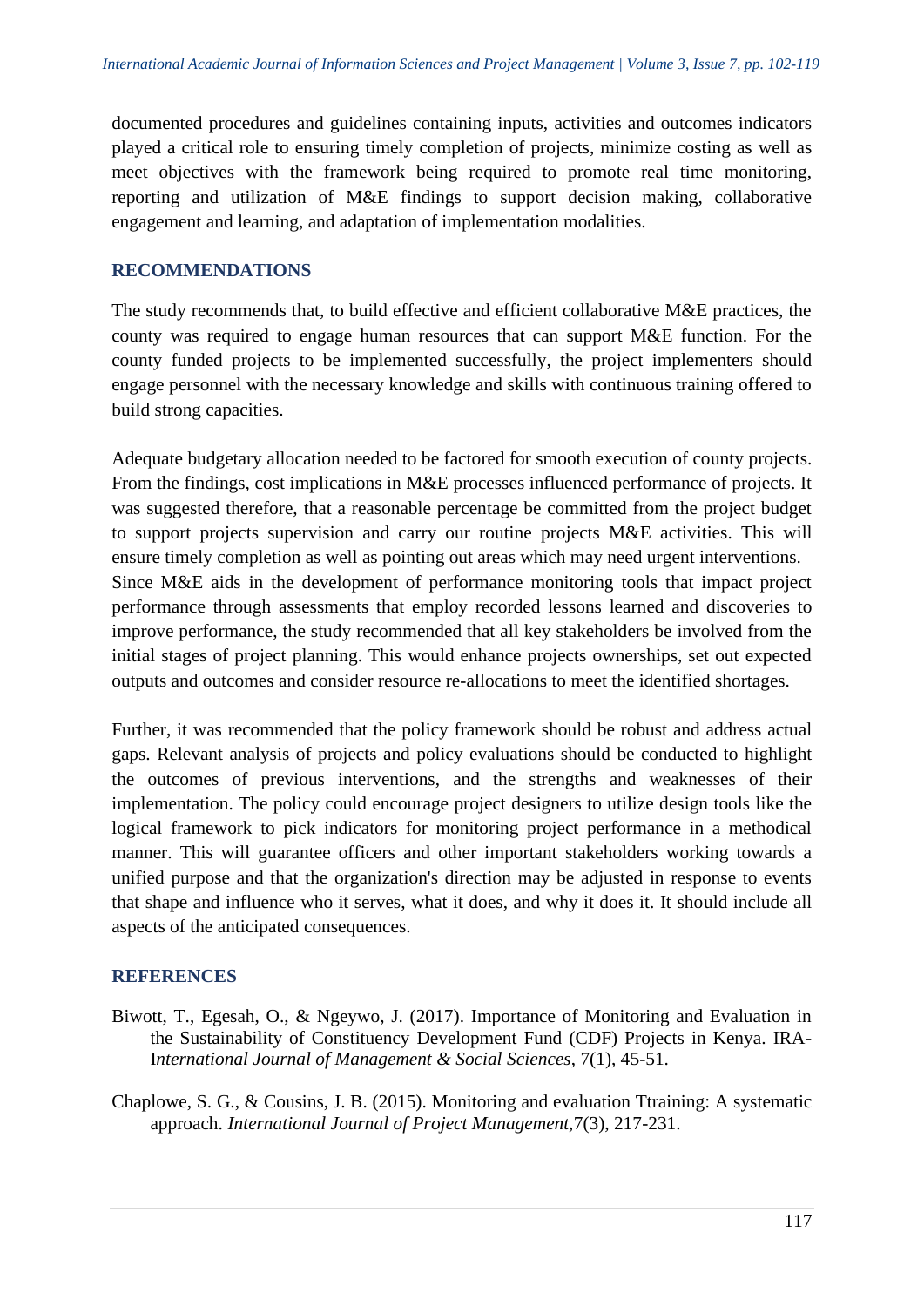- Christopher, S. M. (2020). Participatory monitoring and evaluation for quality programs in higher education: What is the way for Uganda? *International Journal of Educational Administration and Policy Studies*, *12*(1), 52–59. https://doi.org/10.5897/ijeaps2020.0637
- Crawford P & Bryce P., (2013). Project Monitoring and Evaluation: A method of enhancing the efficiency and effectiveness of aid project implementation. *International Journal of Project Management*, 21(5): 363 – 37319.
- Donovan, J., Franzel, S., Cunha, M., Gyau, A., & Mithöfer, D. (2015). Guides for value chain development: a comparative review. *Journal of Agribusiness in Developing and Emerging Economies*, *5*(1), 2–23. https://doi.org/10.1108/jadee-07-2013-0025
- Franzel, S., Nanok, T., Wangia, S., & Dewolf, J. (2008). Collaborative monitoring and evaluation: Assessing the uptake of improved fallows and biomass transfer in western Kenya. *Experimental Agriculture*, *44*(1), 113–127. https://doi.org/10.1017/S0014479707005911
- Gupta, R. K., Dhaulta, S., Kumar, R., Balasubramaniam, M., Münzenberg, G., & Scheid, W. (2003). Closed-shell effects from the stability and instability of nuclei against cluster decays in the mass regions 130–158 and 180–198. In *Physical Review C - Nuclear Physics* (Vol. 68, Issue 3). https://doi.org/10.1103/PhysRevC.68.034321
- International Labor Organization (ILO) PARDEV. (2006). *ILO Technical Cooperation Manual*. 315.
- ITAD (2014). Investing in Monitoring, Evaluation and Learning: Issues for NGOs to consider. ITAD, in association with NEF Consulting. Jennifer Chapman (ed.), March 2014.
- Jamaal, N. (2018). Effects of participatory monitoring and evaluation on project performance at Kenya Marine and Fisheries Research Institute, Mombasa, Kenya. *International Academic Journal of Information Sciences and Project Management,* 3(1), 1-15
- Kihuha, P. (2018) *Monitoring and Evaluation Practices and Performance of Global Environment Facility Projects in Kenya. A Case of United Nations Environment Programme.* MBA, Project Management Option. Kenyatta University.
- Kissi, E., Agyekum, K., Baiden, B.K. & Tannor, R.A. (2019) *Impact of project monitoring and evaluation practices on construction project success criteria in Ghana.* Emerald Insight at:www.emeraldinsight.com/2044-124X.htm
- Kobusingye, B. (2017) Influence of Stakeholders Involvement on Project Outcomes. A Case of Water, Sanitation, and Hygiene (WASH) Project in Rwanda. *European Journal of Business and Social Sciences*, 6(06): 195 – 206
- Muli, S. (2016) Role of Stakeholder Management on the Performance of Projects Funded by Constituency Development Fund in Kenya. *International Journal of Economics, Commerce and Management,* 4(12): 343- 361